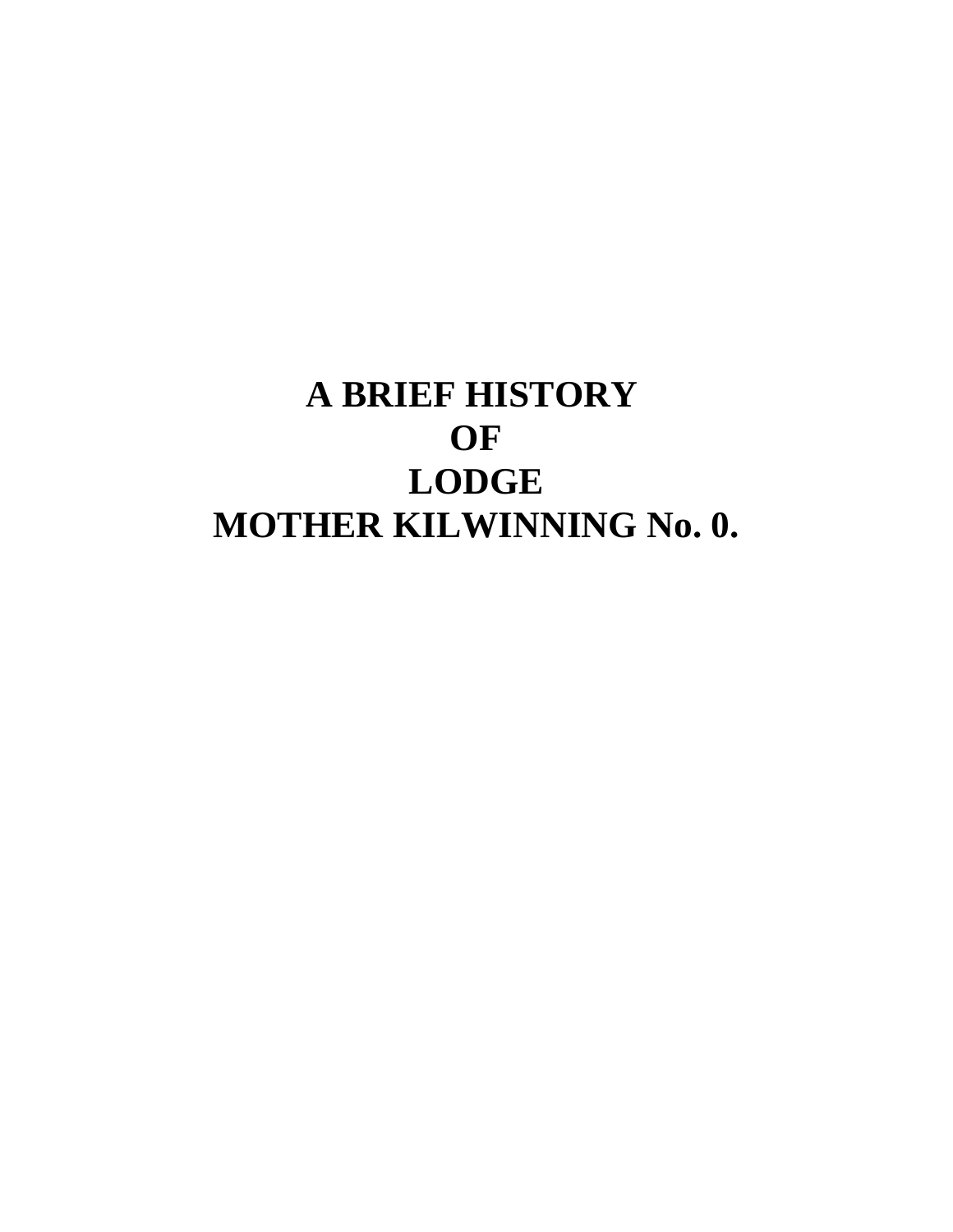# **FOREWORD**

More than fifty years have elapsed since Bro. The Rev. W. Lee Kerr and Bro. Robert Wylie first published their well-known histories of Mother Kilwinning. The books written by them have been out of print for many years and are almost, if not quite, impossible to obtain.

Few Lodges can boast of such great traditions as Mother Kilwinning and it is unfortunate that the history of this ancient Lodge is not more widely known. The present pamphlet is an attempt to present some of the more interesting facts about the Mother Lodge to her own members, and to the visitors from all parts of the world whom she always welcomes. It should satisfy the needs of those who are unable to purchase books or spare the time to study them.

It should be pointed out that this pamphlet has been compiled entirely from the two histories referred to above and although the facts have been checked where possible the writer does not wish to be held responsible for an controvertible statements which may occur in the originals.

*S.R. TAILBY*.

Kilwinning June 1944.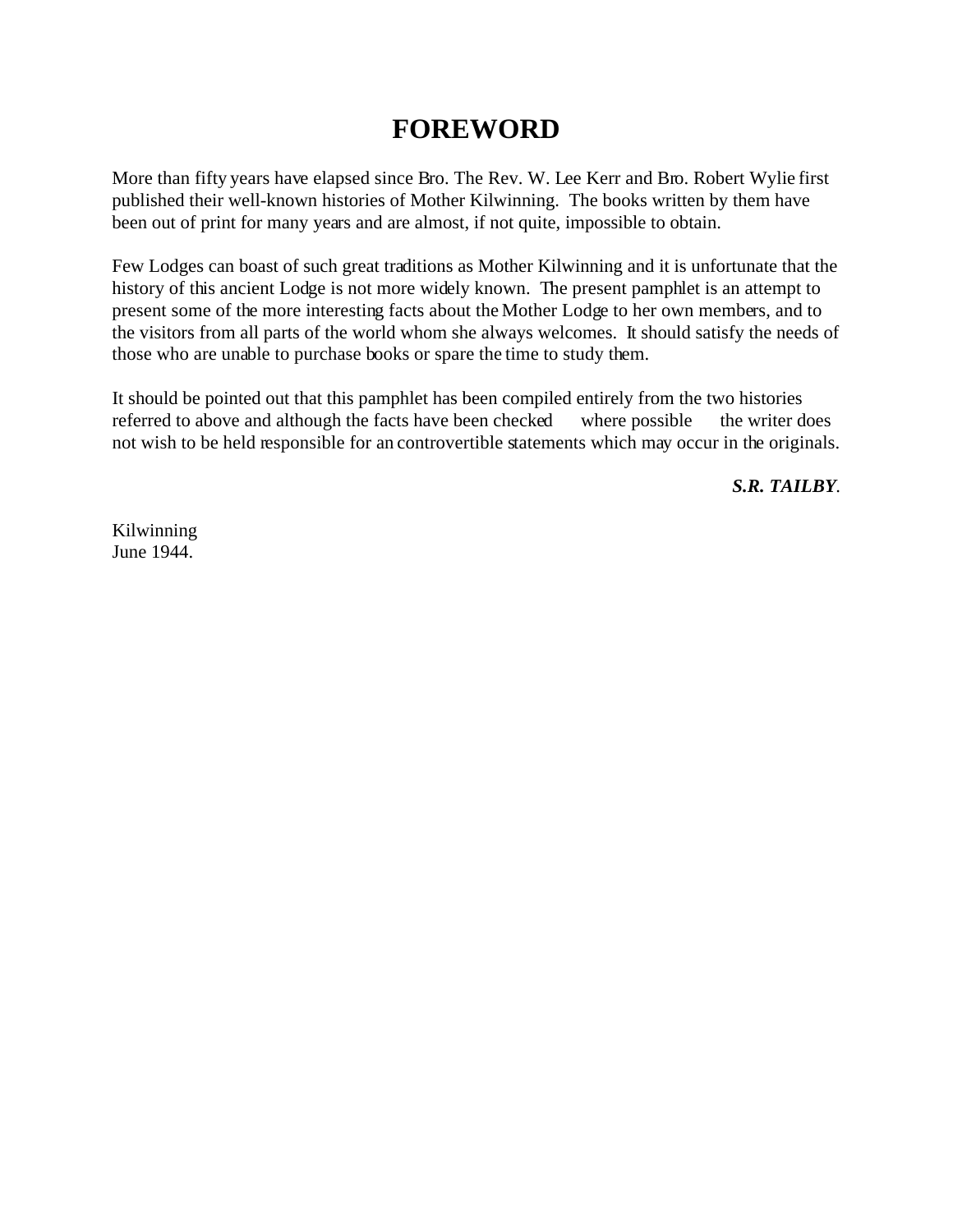## **A BRIEF HISTORY OF LODGE MOTHER KILWINNING No. 0.**

The Origin of Freemasonry is not definitely known, although many believe that it originated from the ancient Egyptian religions. It is well known, however, that from very earl times guilds or companies of craftsmen such as carpenters, builders, blacksmiths, etc., have existed in the community and modern Freemasonry may safely be said to originate from these. In the middle ages these merchants guilds became very well organised. They admitted apprentices, and gave charters of proficiency to their members from whom they sometimes asked high fees for membership. On Corpus Christi day each guild used to parade in a dress peculiar to itself and present a religious play in the streets.

Now the guild of masons (or builders) differed from all the others: whereas, for example, the blacksmith would ply his trade in his own town, the mason frequently had to travel long distances, even to the other end of the country, to engage in his work. Arrived at his destination, the mason had to prove to his employer that he was a mason and, he also had to prove how proficient he was, i.e., he had to prove his rank in the guild from which he came. This he did by showing that he was in possession of certain secrets which he learned from his guild. Naturally the guild, or Craft, at first contained only Operative Masons (i.e. builders), but from the sixteenth century, Speculative Masons (i.e. non-builders), were admitted, and finally the Craft became entirely Speculative.

- - - - - - - - - - -

About the end of the seventh century St. Vinnen, or Winning, founded a monastery near the banks of the Garnock, and the town of Kilwinning takes its name from this saint. The Abbey of Kilwinning, however, was built some centuries later, the chief benefactor being Hugh de Morville, High Constable of Scotland in 1157 and a friend of the King (David I).

The date commonly assigned to the building of the Abbey is 1140. At about this period the Poe created corporations or fraternities of masons, endowing them with certain privileges and immunities, his object being to encourage the emigration of Italian artists capable of erecting religious structures in the Gothic style. A party of these foreign masons is supposed to have come from Italy for the purpose of building the Monastery of Kilwinning and to have founded there the first regularly constituted Lodge in Scotland. The Lodge is reputed to have been held in the Chapterhouse, a chamber measuring 38 feet by feet, and situated on the Eastern side of the cloisters. On the broken walls and mouldering arches of the Abbey numerous and varied masons marks may be seen, some very beautiful in design.

From Kilwinning Lodge proceeded the Lodge of Scoon and Bertha (now Scone and Perth) in about the year 1195, as is confirmed by a charter now in the archives of the Grand Lodge of Scotland (The wording of this document is given in Wylie s history, p.24). Little else is known of the early history of Mother Kilwinning as all the early records have been lost. Whether these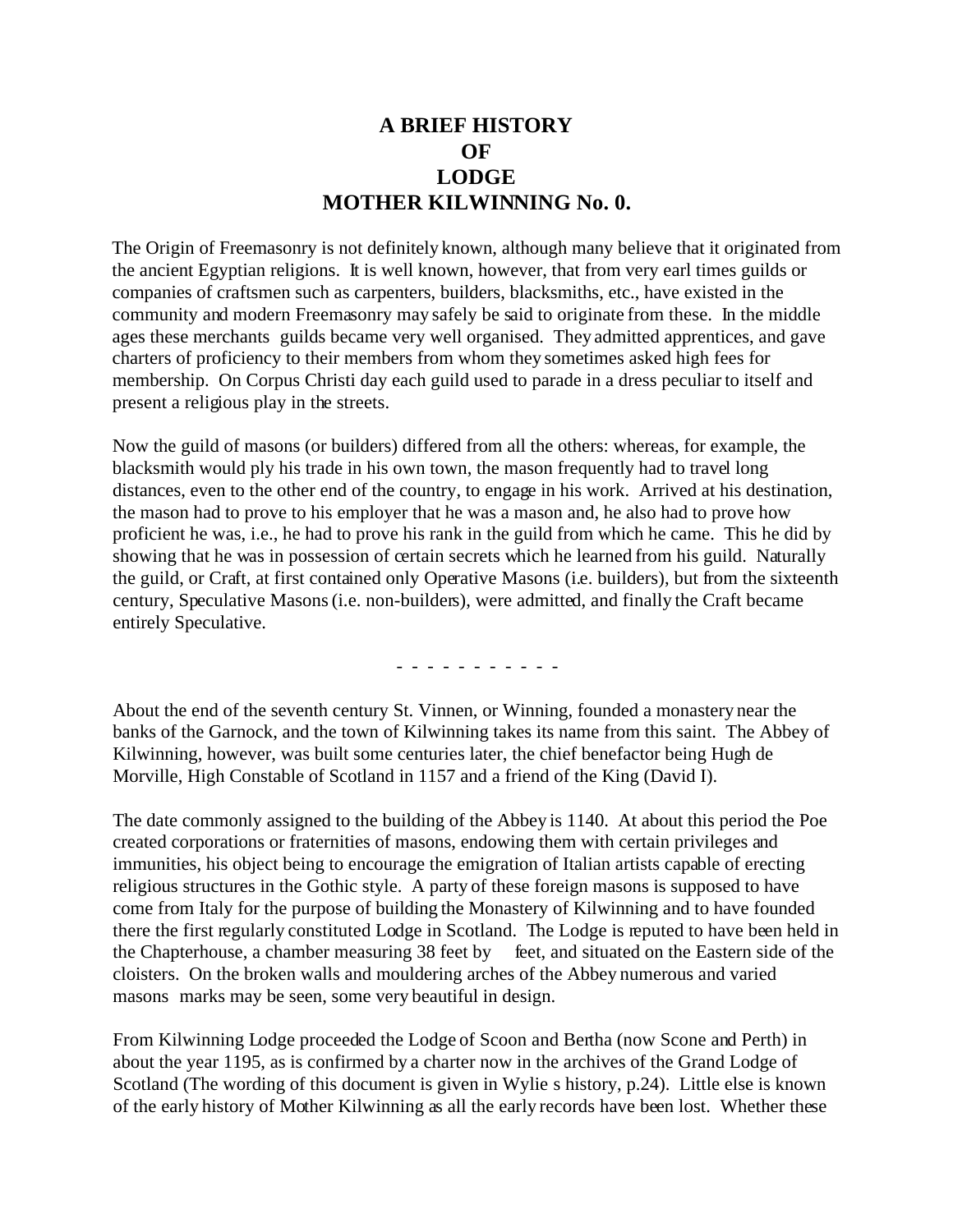records were involved in the destruction which overtook the building at the period of the Reformation (1560), had never been clearly ascertained. Tradition affirms that they were carried away by the Monks to France on the downfall of the Papal power in Scotland. It is also averred that with the destruction of the buildings perished the Abbey records, including the Pensile Tables which contained the genealogies of buried persons, registers of miracles, histories, etc. A search has been made of late in the Vatican, but without success. Mr. Fraser, in his memorials of the Eglinton Family says: :It has generally been supposed that the Cartulary of Kilwinning was preserved in the Crater Room at Eglinton Castle, but after a diligent search in that repository, it has not been found. A disastrous fire occurred at Eglinton Castle in 1544 and this may account for the loss.

After the establishment of the Kilwinning and York Lodges (the jurisdiction and antiquity of the Grand Lodge of York over other English Lodges has invariably been acknowledged by the whole Fraternity), the principles of Freemasonry rapidly spread throughout both Kingdoms and several Lodges were erected in different parts of the island. The fortunes of the Craft rose and fell and experienced those alternate successions of advancement and decay which mark the history of every human institution. The Scottish Freemasons always owned their King as their Grand Master; he, when not a Mason himself, appointed one of the Brethren to preside as his deputy at meetings, and to regulate all matters concerning the Craft. James I (1406-37) was Royal Grand master until he settled a yearly revenue of four pounds Scots, to be paid by every Master-Mason in Scotland, to a Grand Master chosen by the Brethren and approved of by the Crown.

James II (1437-60) favoured the Lodges with his presence and granted the office of Grand Master to William St. Clair, the Builder of Roslin Chapel, Earl of Orkney and Caithness, and Baron of Roslin, and to his successors. The hereditary Grand Masters ruled their Lodges without interruption until 1736, when William St. Clair, the last heir in the direct male line, resigned the hereditary office into the hands of the Scottish Lodges. The Barons of Roslin assembled their Grand Lodges at Kilwinning, and the Masonic Courts were held there. The Roslin family had not only close, but, at one time, the highest ecclesiastical connection with Kilwinning. It is recorded that Henry Sinclair, a son of the House of Roslin, came to be taken much notice of by King James V. He became Abbot or Perpetual Commendator of Kilwinning in 1541, which office exchanged with Gavin Hamilton for the Deanery of Glasgow in 1550. In the Eglinton Papers it is also recorded that Henrie Sinclair, Dean of Glasgow, was a witness to the marriage between Hugh, third Earl of Eglinton, and Lady Jane Hamilton, daughter of James, Duke of Chattellarault, on 13<sup>th</sup> February, 1554.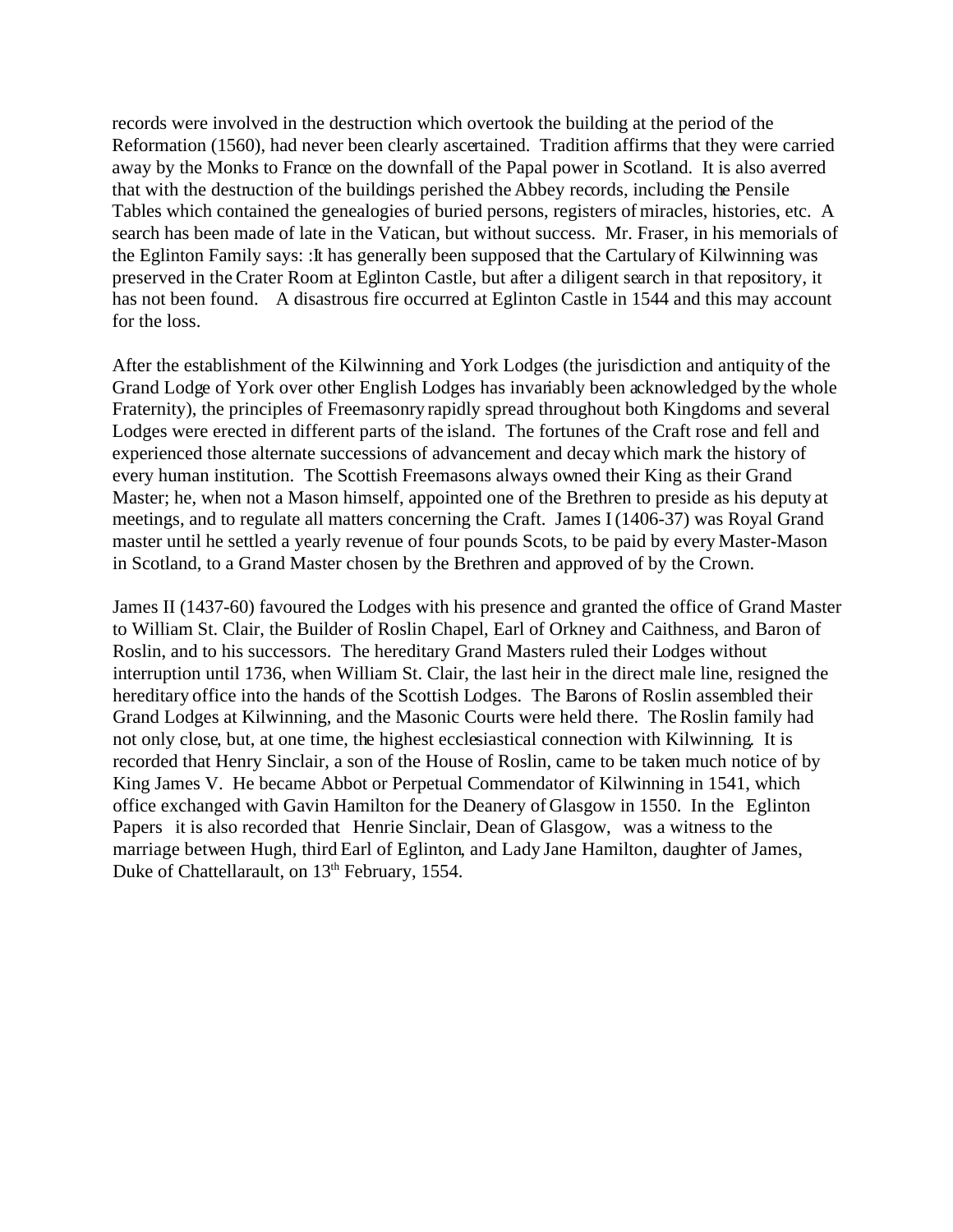From the time of James II onwards, the Craft prospered, and on one occasion at least the King visited Kilwinning Lodge. In the accounts of the Lord High Treasurer of Scotland published by authority of the Lords Commissioners of the Treasury (Edinburgh) 1877, p.172, there is the following entry:--

 On Fryda, xiii Novembria (1491) in Kilwynnyng to the King before the super and efter, xx vnicornis.

(The unicorn was a gold coin, valued about 90p. A very considerable sum in those days.) It is very probable that this was a Masonic entertainment given at the expense of the King (James IV) when holding High Festival at Kilwinning.

The ancient Mother Lodge at one time possessed other degrees of Masonry than those of St. John. Laurie in his History of Freemasonry states, that the Knights Templar of Scotland, on the prosecution of the Order in the fourteenth century, took refuge with Robert Bruce. According to the French annalist of Freemasonry, M. Thory, Robert Bruce founded the Masonic Order of Heredum de Kilwinning after the battle of Bannockburn, reserving to himself and successors on the throne of Scotland the office and title of Grand Master. The last of the Stuarts believed that he possessed this hereditary right and distinction and granted Charters to Lodges abroad. There is also the strongest reason to believe that the whole system of Templary, advanced by Ramsay and other partisans of the exiled House, was based on the conviction that the Chevalier de St. George was the hereditary head of the Royal Order of Bruce. This Royal Order still enjoys the highest celebrity in France, where it was established by charter from Scotland, and even by the Pretender himself. It is now conferred as the highest and most distinguished degree sanctioned by the Grand Orient, under the title of the Rose Croix Heredum de Kilwinning . The introduction of this branch of Masonry on the Continent has been commemorated by a medal struck at Paris and bearing, amongst other devices, the Royal Arms of Scotland. The Brethren of the Lodge of Constancy at Arras still preserve an original charter of the Order granted to their Chapter in 1747 by Charles Edward Stuart, and signed by that unfortunate prince himself, as the representative of the Scottish Kings. Nor can anything indicate more strongly the high estimation in which the chivalry of the Rosy Cross of Kilwinning is held in France than the fact that the Prince Cambaceres, Arch-Chancellor of the Empire, presided over it as Provincial Grand Master for many years, and was succeeded by the head of the illustrious family of Choiseul.

A note referring to the Lodge is appended to a poem published at Paris in 1820, entitled La Maconnerie. The translation reads, James, Lord Stewart, received in his Lodge at Kilwinning in Scotland, in 1286, the Lords of Gloucester and Ulster, the one English and the other Irish.

The oldest minute-book now possessed by the Lodge dates from  $20<sup>th</sup>$  December 1642, although a document found at Eglinton Castle entitled, The statutis and ordinances to be observit be all the maisters maissonis within this realme, sett doune by William Schaw, maister of Wark to his Majestie, and generall wardene of the said Craft, with consent of the Maisteris efter specifeit, is dated 1598.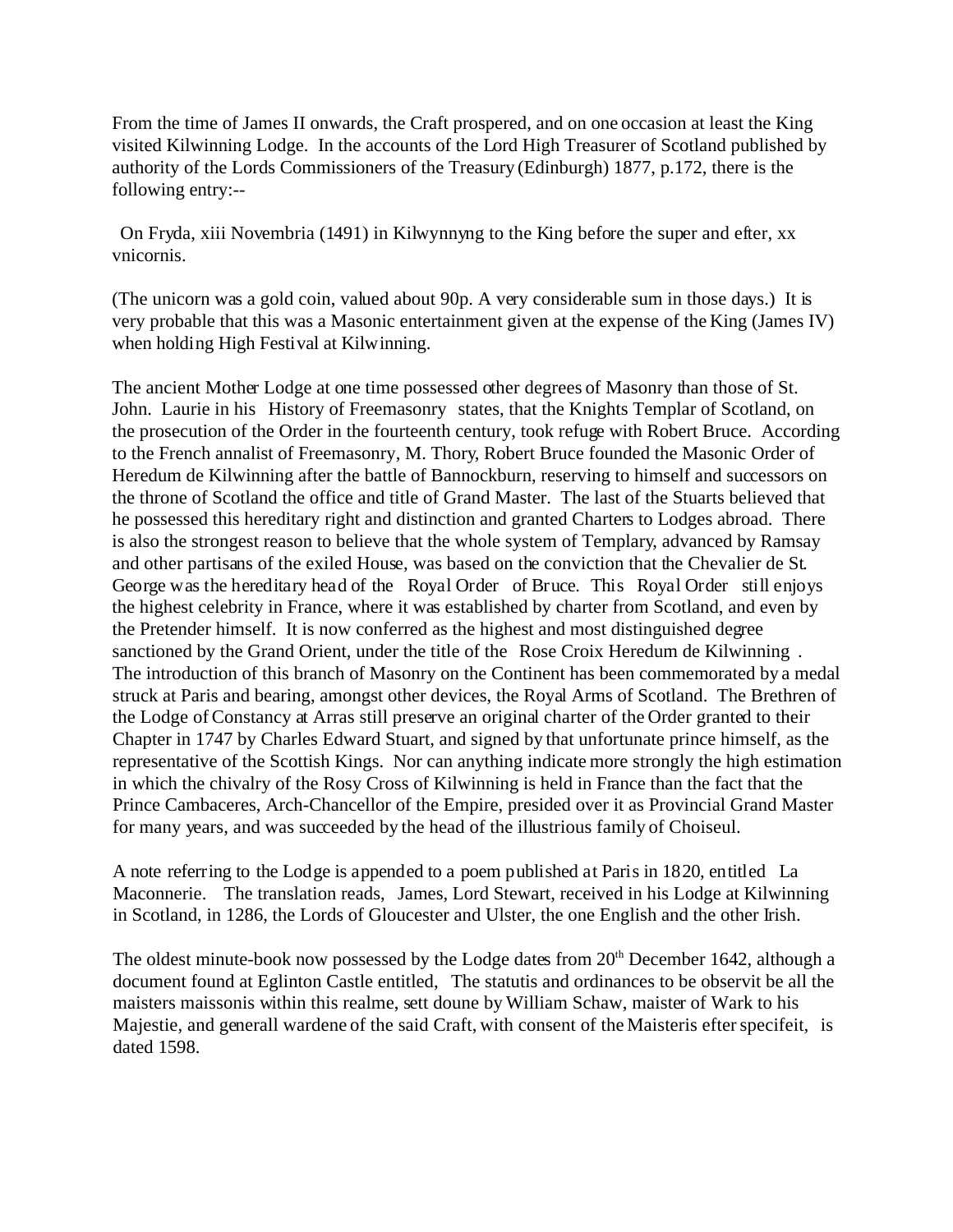In 1736, St. Clair of Roslin, hereditary Grand Master of Scotland, assembled thrity-two Lodges in and about Edinburgh and resigned into their hands all right, claim or title whatever, which he or his successors had, to privode as Grand Master over the Masons of Scotland. The Grand Lodge was then constituted and erected on  $30<sup>th</sup>$  November 1736. Mother Kilwinning was represented by proxy at Sinclair s resignation and voted in the election of the first office-bearers of the Grand Lodge. She also continued to sit and vote in the same manner for several years, unti it was agreed to rank and number the Lodges according to their seniority. The pooint of precedence was naturally claimed by Kilwinning, but was resisted by the Lodge of St. Mary s Chapel (Roslin), who claimed to possess older written records than Mother Kilwinning. The Grand Lodge then put St. Mary s Chapel as No. 1 and Mother Kilwinning as No. 2. This verdict greatly annoyed the representatives of Mother Kilwinning, who withdrew from Grand Lodge. From 1744 to 1807, Mother Kilwinning remained outside the Grand Lodge of Scotland and continued to grant charters and hold meetings independently. However, it being undesirable to have tow bodies issuing charters in so small a country as Scotland, and most distressing to have a schism in the Masonic Fraternity, successful efforts were made to effect a reconciliation in 1807. The full terms of agreement were:--

- i. That the Mother Lodge Kilwinning shall renounce all right to granting Charters, and come in along with all the Lodges holding under her, to the bosom of the Grand Lodge.
- ii. That all the Lodges holding of the Mother Lodge shall be obliged to obtain from the Grand Lodge, confirmation of their respective charters, for which a fee of three guineas only shall be exigible.
- iii. The the Mother Kilwinning shall be placed at the head of the Roll of the Grand Lodge under the denomination of Mother Kilwinning; and her Daughter Lodges shall, in the meantime, be placed at the end o the said Roll, and as they shall apply for confirmation; but under this express declaration, that so soon as the roll shall be arranged and corrected, which is in present contemplation, the Lodges holding of Mother Kilwinning shall be entitled to be ranked according to the dates of their original charters, and of those granted by the Grand Lodge.
- iv. That Mother Kilwinning and her Daughter Lodges shall have the same interest in and management of the funds of the Grand Lodge, as the other Lodges now holding of her; the Mother Lodge, Kilwinning contributing annually to the said funds a sum not less than two shillings and sixpence for each entrant, and her Daughter Lodges contributing in the same manner as the present Lodges holding of the Grand Lodge.
- v. That the Master of Mother Kilwinning Lodge, for the time, shall be, *ipso facto*, Provincial Grand Master for the Ayrshire District.

The above agreement is in force to this day and is the Mother Lodge s bond of Union with Grand Lodge. Unlike other Lodges, Mother Kilwinning possesses no charter since she, herself, issued charters prior to the formation of Grand Lodge.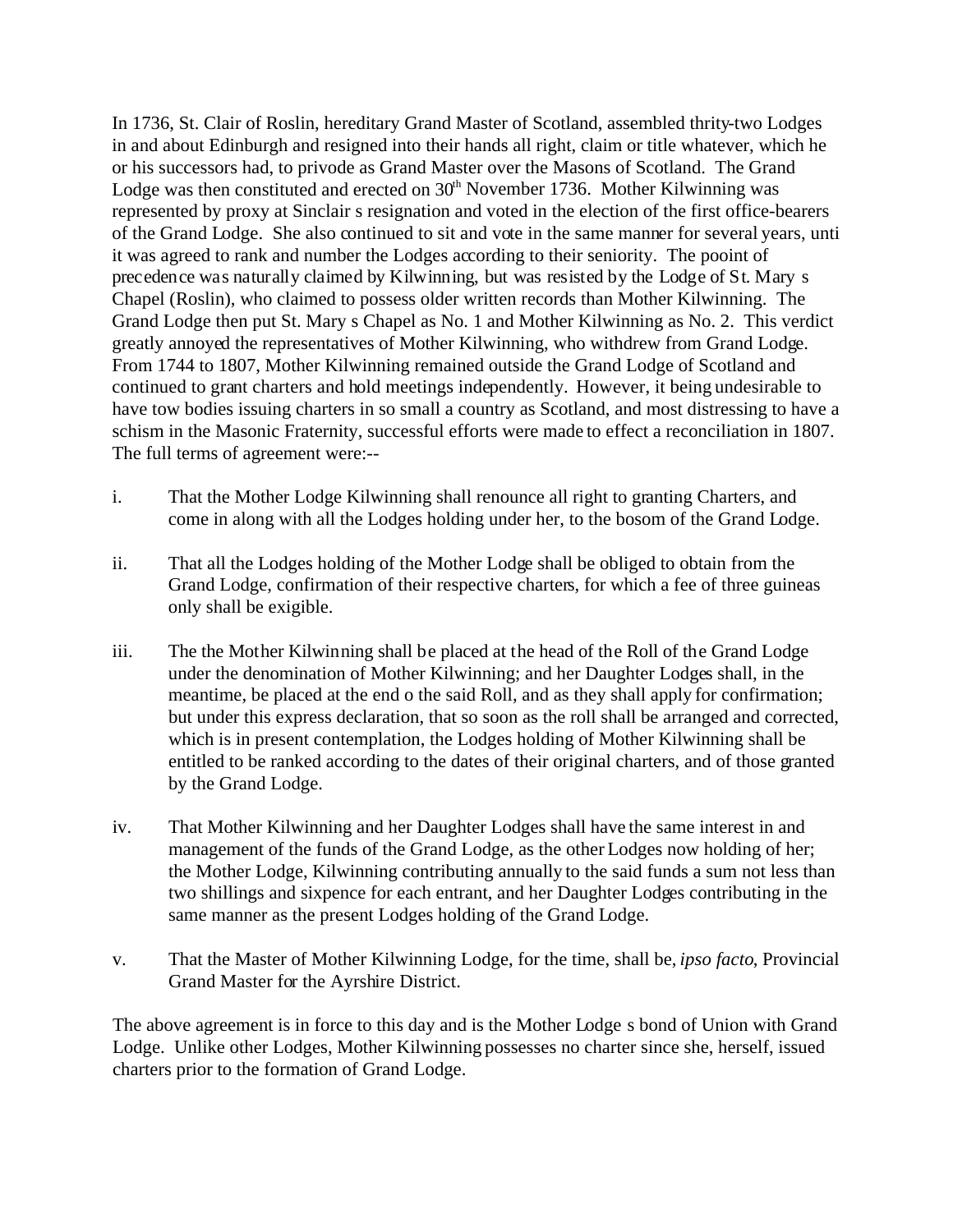Mother Kilwinning, although possessing few early records (for reasons already explained) could claim precedency over other Lodges for three reasons: (i) the fact that she had issued charters for the erection of other Lodges from time immemorial. (In the Schaw Statutes (1598), Kilwinning is referred to as an ancient Lodge.) (ii) The existence of documents relating to the Lodges of Scoon and Bertha founded in 1193, and preserved in the archives of the Grand Lodge of Scotland. (iii) The fact that the Lodge of Canongate was constituted by Mother Kilwinning in 1677, and would not at that period have come so far west as Kilwinning to ask for privileges to hold meetings in Edinburgh if there had existed in the Metropolis any body of whom they could have derived such authority; it was no later than the year 1736 that that very Lodge applied for, and obtained from Kilwinning, a renewal of their Charter.

The later history of Mother Kilwinning may be found from the Minute Books of the Lodge. The brethren took part in many processions and ceremonies. Details of these may be found in Wylie s History of the Mother Lodge, Kilwinning (John Tweed, Glasgow, 1882) and Rev. W. Lee Ker s Mother Lodge, Kilwinning (Alexander Gardner, Glasgow) to which acknowledgment has already been made, for most of the information given in this pamphlet. The most important of these occasions were as follows:--

- 1806 Laying of foundation -stone of Ardrossan Harbour.
- 1814 Laying of the foundation-stone of the new Tower of Kilwinning.
- 1818 Laying of the foundation-stone of Ayr County Buildings
- 1820 Laying of the foundation-stone of Burns Monument, Ayr.
- 1821 Loyal Address to the King from the Ayrshire Lodges.
- 1821 Erection and consecration of Blair Dalry Lodge.
- 1828 Laying of the foundation-stone of Ayr new Spire and Town-house.
- 1833 Laying of the foundation-stone of New Pier at Largs
- 1834 Laying of the foundation-stone of St. Marnock s Church, Kilmarnock.
- 1844 Burns Festival on the Banks of the Doon.
- 1846 Laying of the foundation-stone of Ballochmyle Bridge, Cumnock.
- 1847 Laying of the foundation-stone of a new hall at Burns Cottage
- 1848 Laying of the foundation-stone of Sir James Shaw s Monument, Kilmarnock.
- 1858 Laying of the foundation-stone of New Towns House, Ardrossan.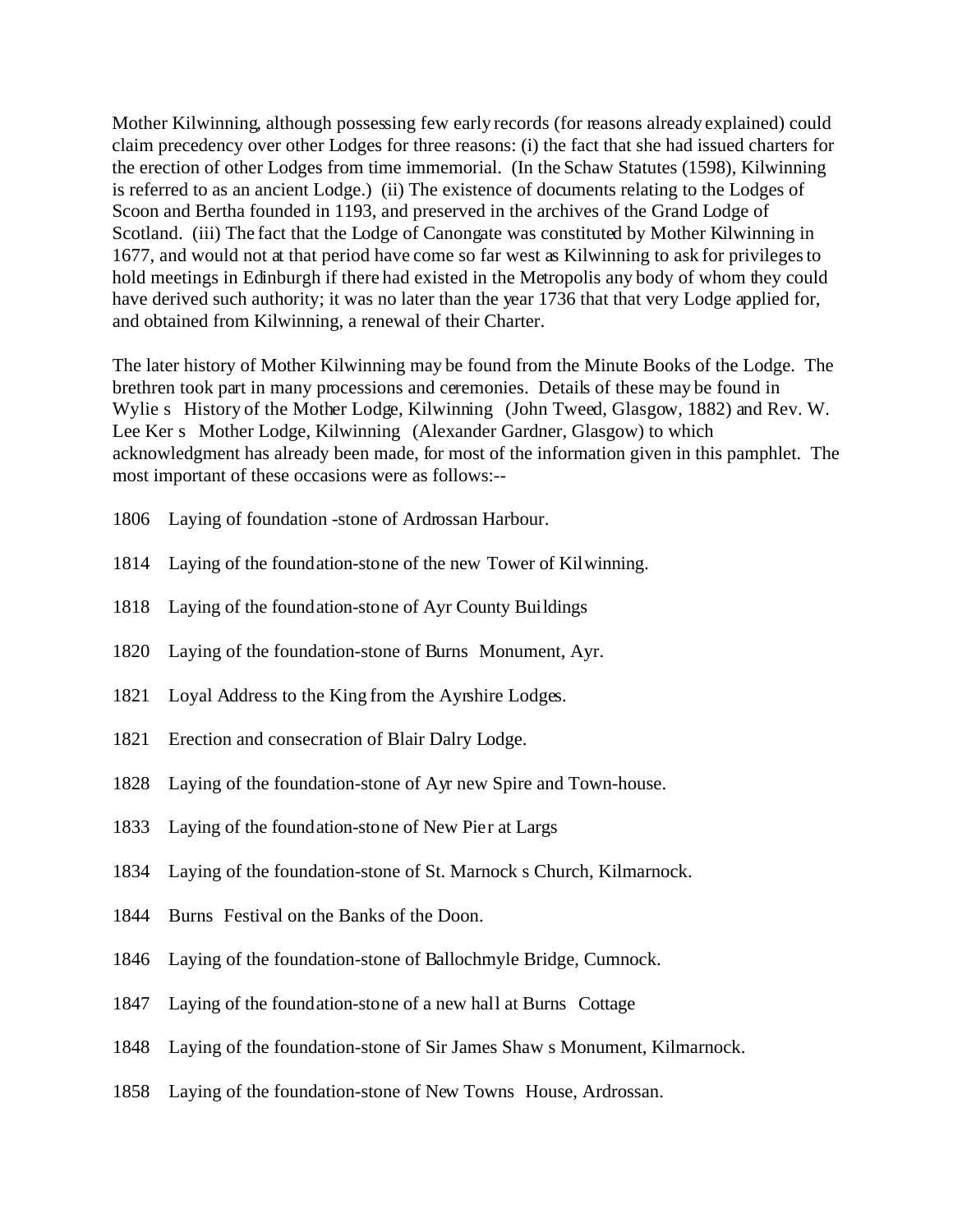- Inauguration of monument to General Neil at Ayr.
- Laying of the foundation-stone of a new Bridge over the Nith at Cumnock.
- Laying of the foundation-stone of a new parish Church at Cumnock.
- Inauguration of the Eglinton Statue at Ayr.
- Laying of the foundation-stone of the Reformed Presbyterian Church at New Cumnock.
- Laying of the foundation-stone of Kilmarnock Infirmary.
- Laying of the foundation-stone of Newton-on-Ayr Parish Mission House.
- Laying of the foundation-stone of Crofthead and Kilmarnock Railway viaduct at Stewarton.
- Laying of the foundation-stone of New parish Church at Dalry.
- Laying of the foundation-stone of New U.P. Church, Coatbridge.
- 1872. Laying of Memorial Stone of West Kilbride Parish Church.
- Laying of the Memorial Stone of Old Cumnock Public School.
- Laying of the foundation-stone of Kilwinning New Public School.
- Laying of the foundation-stone of Kilmarnock New Academy.
- Laying of the foundation-stone of the Ayr New harbour.
- Laying of the Memorial Stone of Burns Monument, Kilmarnock.
- Laying of the foundation-stone of the New Lodge, Kilmarnock.
- Centenary Dinner, Glasgow (Mother Kilwinning was independent of Grant Lodge until 1807).
- Dinner to Bro. The Right Hon. The Earl of Eglinton and Winton, R.W.M. of Mother Kilwinning and Provincial Grand Master of Ayrshire, in honour of his being elected M.W.G.M. Mason of Scotland.
- Laying of the Memorial Stone at the County Buildings, Ayr, by H.R.H. The Duke of York.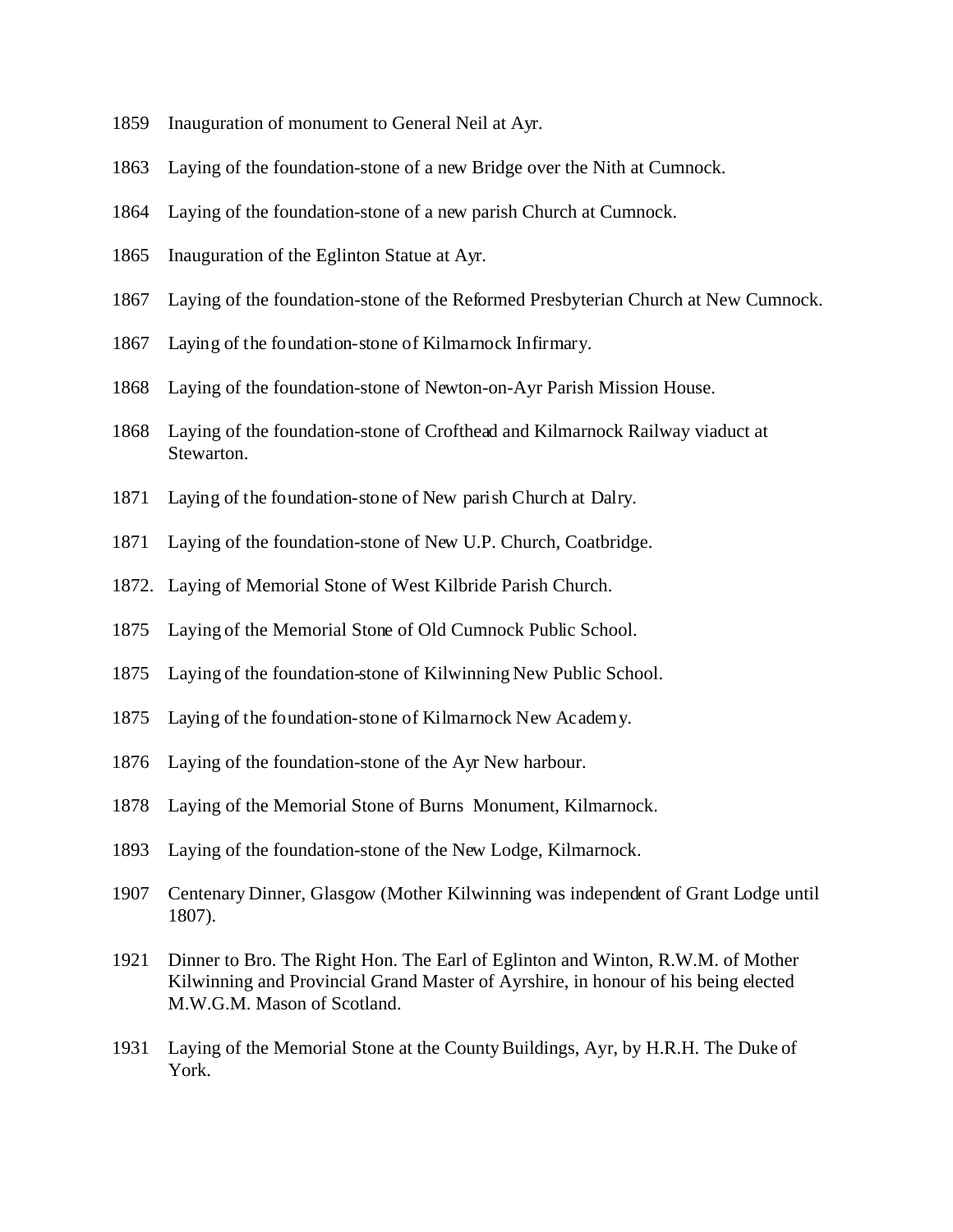#### **CHARTERS OF THE MOTHER LODGE, KILWINNING**

- Cannongate (Kilwinning), Edinburgh.
- Torphichen (Kilwinning), Bathgate.
- Moortown of Garran, Muirkirk.
- St. John (Kilwinning), Kilmarnock.
- East Kilbride (Kilwinning)
- Cumberland (Kilwinning), Port Glasgow.
- Loudon (Kilwinning), Newmilns.
- Cessnock (Kilwinning), Galston.
- Paisley (Kilwinning).
- Airdrie (Kilwinning).
- Provan (Kilwinning).
- Beith (Kilwinning).
- Renfrew County (Kilwinning).
- Wigtown (Kilwinning)
- Fort George (Kilwinning).
- Tapahannock (Kilwinning) County Virginia, N. America.
- St. David s Edinburgh.
- Doric (Kilwinning), Port Glasgow, No. 63.
- Partick (Kilwinning), No. 64.
- Squareman s (Kilwinning), Ayr, No. 65.
- Pythagorean (Kilwinning), St. John s Antigua, W. Indies, No. 66.
- Largs (Kilwinning), No. 67.
- Stranraer (Kilwinning), No. 68.
- Riccarton (Kilwinning), Kilmarnock, No. 69.
- Mount-Stuart (Kilwinning), Greenock, No. 70.
- St. Bride s (Kilwinning), Douglas, No. 71.
- erskine (Kilwinning), No. 72.
- Tarbolton (Kilwinning), No. 73.
- Lennox (Kilwinning), No. 74.
- Falmouth (Kilwinning), Virginia.
- High Knight Templars of Ireland (Kilwinning), No. 75.
- Bathgate (Kilwinning), No. 76.
- St. Andrew (Kilwinning), Paisley, No. 77.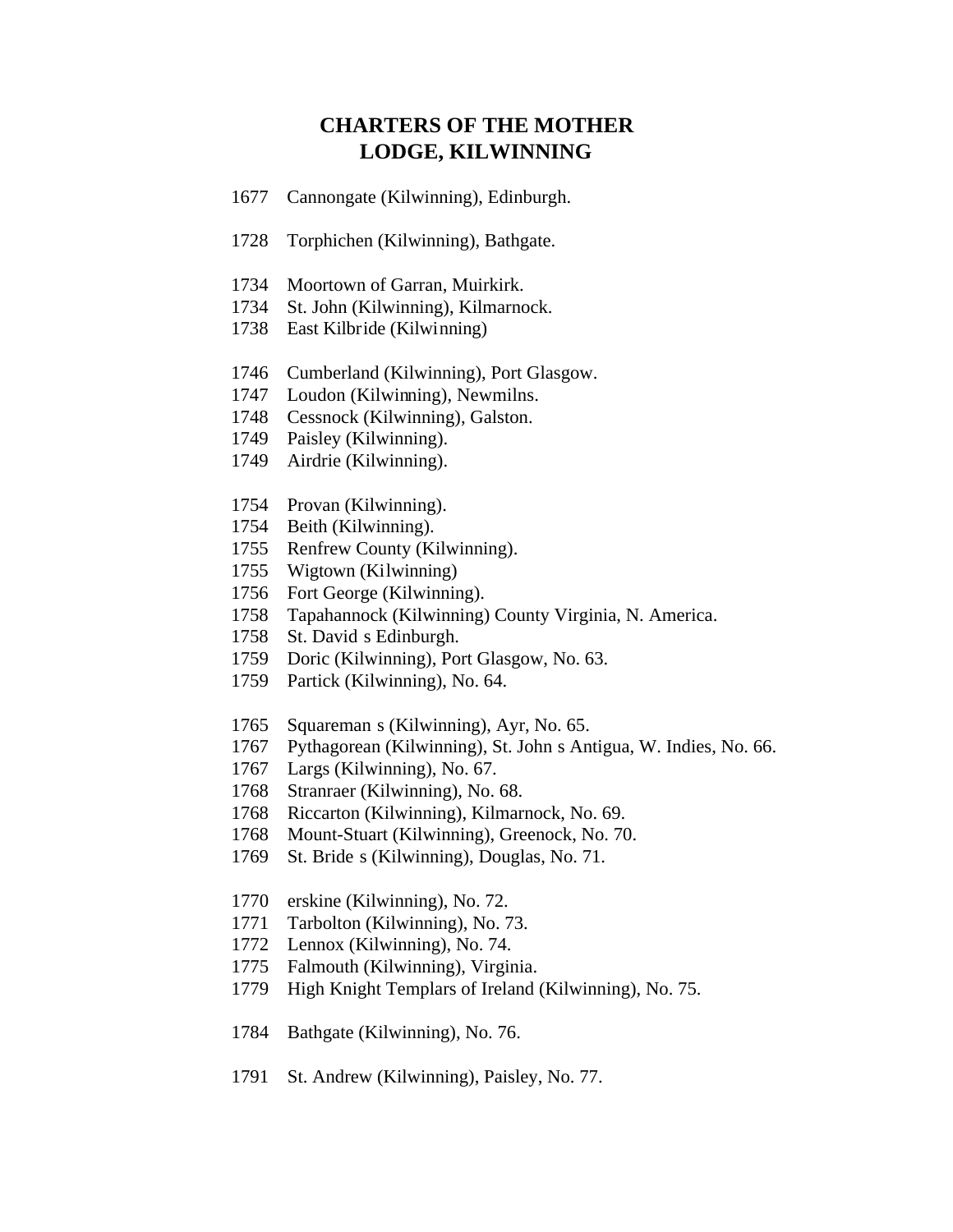- 1800 Montgomerie (Kilwinning), Eaglesham, No. 78.
- 1803 Montgomerie-Cunningham (Kilwinning), East Kilbride, No. 79.
- 1807 Glasgow Partick (Kilwinning), No. 64. (Renewal of Charter).

The above list is by no means complete. Cannongate Kilwinning, Edinburgh and Old Kilwinning St. John s Inverness, claim to be the oldest Kilwinning Lodges now in existence.

However, no written records of St. john s Inverness, exist in the minute books of Mother Kilwinning.

Tarbolton (Kilwinning), No. 73, is famous as Burns Mother Lodge.

### **OLD PROPERTY OF MOTHER KILWINNING**

An Inventory of the property of the Mother Lodge was undertaken by a Committee in 1929. This Inventory is too long to be included here, but the following items may be of interest.

Old Chair of the R.W.M., 1809 Old Chair of the S.W., 1809. Old Chair of the J.W., 1809. Mallet of R.W.M. made of wood from Old Lodge, 1779. Table (plain), 9 ft by 3 ft in use in Old Lodge, 1779. Foundation-stone of Old Lodge with Inscription (set in Altar), 1779. Old Silk Banner used in procession of Freemasons on the occasion of the laying of Foundation-stone of Eglinton Cstle, 1796. (Hanging in South). Old Silk Banner, date 1832. (Hanging in West). Charity Box, presented by John Whinton, 1852. Old Toddy Bowl (stone) in use prior to 1779. Old Oak Charter Chest - 16 in. By 9 in. By 10 in. Deep, with double iron locks and double iron hinges, and iron handles inside the Chest. Referred to in Old Minute Book, 1642-1758. Seal of Lodge, cut in silver, 1779. Old Mell (gilded) in use prior to 1806. Master s Old Jewel presented by Patrick Montgomerie, Esq. Of Bourtreehill, 1735 Case for holding same presented by the Mother Kilwinning Social Club, Glasgow, 1925 made from roof timber of Old Abbey of Kilwinning, 1140. Ledger and Minute Ayr Kilwinning Lodge, No. 123. January 1767-1799. Copy Set of Songs entitled The Freemason s Pocket Companion , presented by Lodge Canongate, Kilwinning, No. 2. January, 1736.

Minute Book of Mother Kilwinning, 1642-1758, and the Minute Books following down to the present day.